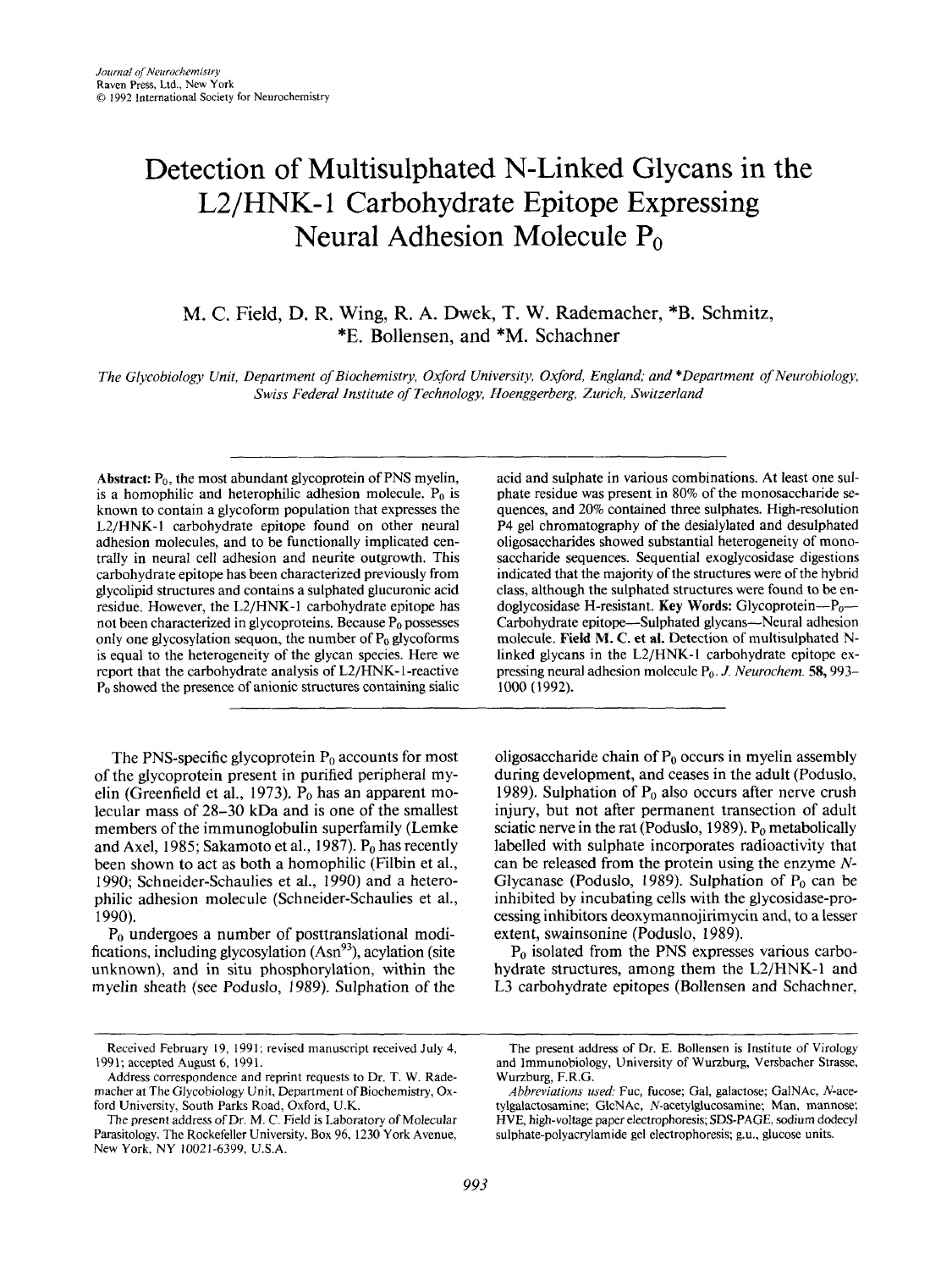1987; Martini et al., 1988). The L2/HNK-l carbohydrate is expressed by several neural recognition molecules and has been shown to be involved in cell interactions (Kunemund et al., 1988), and its structure has been determined on cross-reacting glycolipids where sulphated glucuronic acid is thought to be an important determinant (Chou et al., 1985, 1986, 1987; Noronha et al., 1986; Ariga et al., 1987; Chou and Jungalwala, 1988). The L2/HNK-1 carbohydrate has been implicated recently in the preferential growth of motor neurons under regenerative conditions in the adult mouse, and it has been proposed that the expression of the L2/HNK-I carbohydrate in mature myelin sheaths and endoneurial Schwann cell tubes might be a foresighted predisposition for axonal regrowth following a lesion **(Y.** Xin, **B.** Schmitz, M. Schachner, and R. Martini, submitted). This observation is in line with the hypothesis that neural carbohydrate structures provide particular sets of neurons with special cues for target selection. However, the exact carbohydrate structures have not been determined for any neural adhesion molecule nor has the L2/HNK- 1 -reactive epitope been structurally defined on a glycoprotein.

To investigate the nature of the L2/HNK- 1 epitope on a purified neural glycoprotein, L2-reactive  $P_0$  was purified on an L2-immobilized affinity column in order to enrich the L2-reactive carbohydrate structure(s). The chemical method hydrazinolysis was used to release the oligosaccharides present on  $P_0$ .

## **MATERIALS AND METHODS**

### **Preparation of P<sub>0</sub>**

L2-positive  $P_0$  was isolated as described by Bollensen and Schachner ( 1987). Essentially, a crude membrane preparation (Rathjen and Schachner, 1984) was isolated from human sciatic nerves and extracted with detergent. This extract was centrifuged at 100,000 g for 1 h at  $4^{\circ}$ C and the supernatant was passed sequentially over a column of a monoclonal antibody to myelin-associated glycoprotein and then over a monoclonal L2 antibody column (Kruse et al., 1984), followed by elution of the bound protein. Purification was monitored by sodium dodecyl sulphate-polyacrylamide gel electrophoresis (SDS-PAGE), Coomassie Blue staining. and western blot analysis.

## **Isolation and reduction of N-linked oligosaccharides**

Purified Po was dialysed exhaustively against glass-distilled water (4°C) and cryogenically dried over activated charcoal at  $-196^{\circ}$ C (<10<sup>-6</sup> bar). Oligosaccharides were released by treatment with fresh double vacuum-distilled anhydrous hydrazine and purified as described previously (Ashford et al., 1987). Oligosaccharides were converted to radiolabelled oligosaccharide alditols by reduction with **6** *mM* NaB3H4 (10 Ci/mmol) and 1 mM glycan at 30°C in 50 mM NaOH buffered to pH **1** 1 .O with saturated boric acid. After 4 h, an equal volume of 1  $M$  NaB<sup>2</sup>H<sub>4</sub> in buffered 50 m $M$  NaOH, pH 11, was added and the reaction continued for an additional 2 h. The oligosaccharides were then purified from the reagents and radiochemical contaminants as described elsewhere (Ashford et al., 1987). Radiolabelled oligosaccharides were separated by high-voltage paper electrophoresis (HVE) in the

presence of pyridine-acetate buffer, pH 5.4. Radioactivity was detected using a linear radiochromatographic scanner (Berthold TLC Scanner, Lab Impex, Winnersh, U.K.).

**All** general reagents used were of analytical grade or higher and were obtained from previously described sources (Ashford et al., 1987; Parekh et al., 1989).

#### **Cleavage of anionic groups of oligosaccharides**

Sulphate esters were cleaved by mild methanolysis (Lechner et al., 1985). Oligosaccharides were lyophilised in glass vessels equipped with a reactivalve (Pierce). Then, *500 p1* of dry 50 mM methanolic-HC1 (made by diluting 0.5 *M* anhydrous methanolic-HC1 with dry methanol) was introduced into the vessel through the valve, and the reaction allowed to proceed **at** room temperature for I8 h. The reaction was stopped by removing the solution from the vessel and evaporating to dryness under reduced pressure. Residual HCI was removed by evaporation from 500  $\mu$ l of water, and the residue was re-N-acetylated by the addition of 500  $\mu$ l of saturated sodium bicarbonate solution and two aliquots, separated by an interval of 10 min, of 20 **pl** of acetic anhydride (Fluka). The reaction was allowed to proceed at room temperature for 50 min, then the oligosaccharides were desalted by passage through 500  $\mu$ l of AG50  $\times$  12 (H<sup>+</sup> form) resin, eluted in water, and concentrated by evaporation. Deesterification of any carboxyl group was performed by treating the sample with 50 mM NaOH at 50°C for 2 h. The products of the reaction were analysed by HVE as described above.

The standard biantennary oligosaccharide  $[Ga]\beta4G$ lc- $NAc\beta2Man\alpha6(Gal\beta4GlcNAc\beta2Man\alpha3)Man\beta4GlcNAc\beta4-$ GIcNAcoT, where Gal is galactose, GlcNAc is N-acetylglucosamine, Man **is** mannose, and OT refers to the reduced alditol] **was** also subjected to the desulphation procedure and shown by Bio-Gel P4 filtration analysis not to be degraded. Methods for the preparation of standard oligosaccharides have been described elsewhere (Parekh et al., 1987, 1989). Desialylation was performed by mild acid treatment as described earlier (Green and Baenziger, 1988) or with neuraminidase from *Arthrohacter ureafaciens.* 

## **Bio-Gel P4 gel filtration chromatography**

Reduced neutral oligosaccharides were fractionated by gel filtration chromatography using Bio-Gel P4  $(-400 \text{ mesh}; 2)$  $m \times 1.5$  cm) in water at 200  $\mu$ l/min, and at 55°C. Typically, the eluate was collected as  $200-\mu l$  fractions. The hydrodynamic volume of the material that eluted from the Bio-Gel P4 columns was determined by comparison with coinjected isomaltose oligomer oligosaccharides (dextran hydrolysate), as monitored on an ERMA refractometer. The elution positions of the reduced radioactive oligosaccharides were determined by monitoring the eluate from the Bio-Gel P4 column with an HPLC radioactivity monitor (Berthold model LB503, Lab Impex). In addition, the eluate was monitored by withdrawing aliquots from the fractions for liquid scintillation counting.

#### **Glycosidases**

Exoglycosidases were used to determine various monosaccharide components, anomers, and linkages. The following enzymes were used: jack bean  $\alpha$ -mannosidase, bovine epididymal β-galactosidase, jack bean β-hexosaminidase, *Streptococcus pneumoniae* β-hexosaminidase, bovine epididymal a-fucosidase. and *Bacteriodes ,fiagiIis* endo-P-galactosidase. Glycans were grouped into classes (oligomannose, hybrid, complex, polylactosamine, etc.) using the following criteria: oligomannose (original elution positions  $8.9 \rightarrow 12.8$ , suscep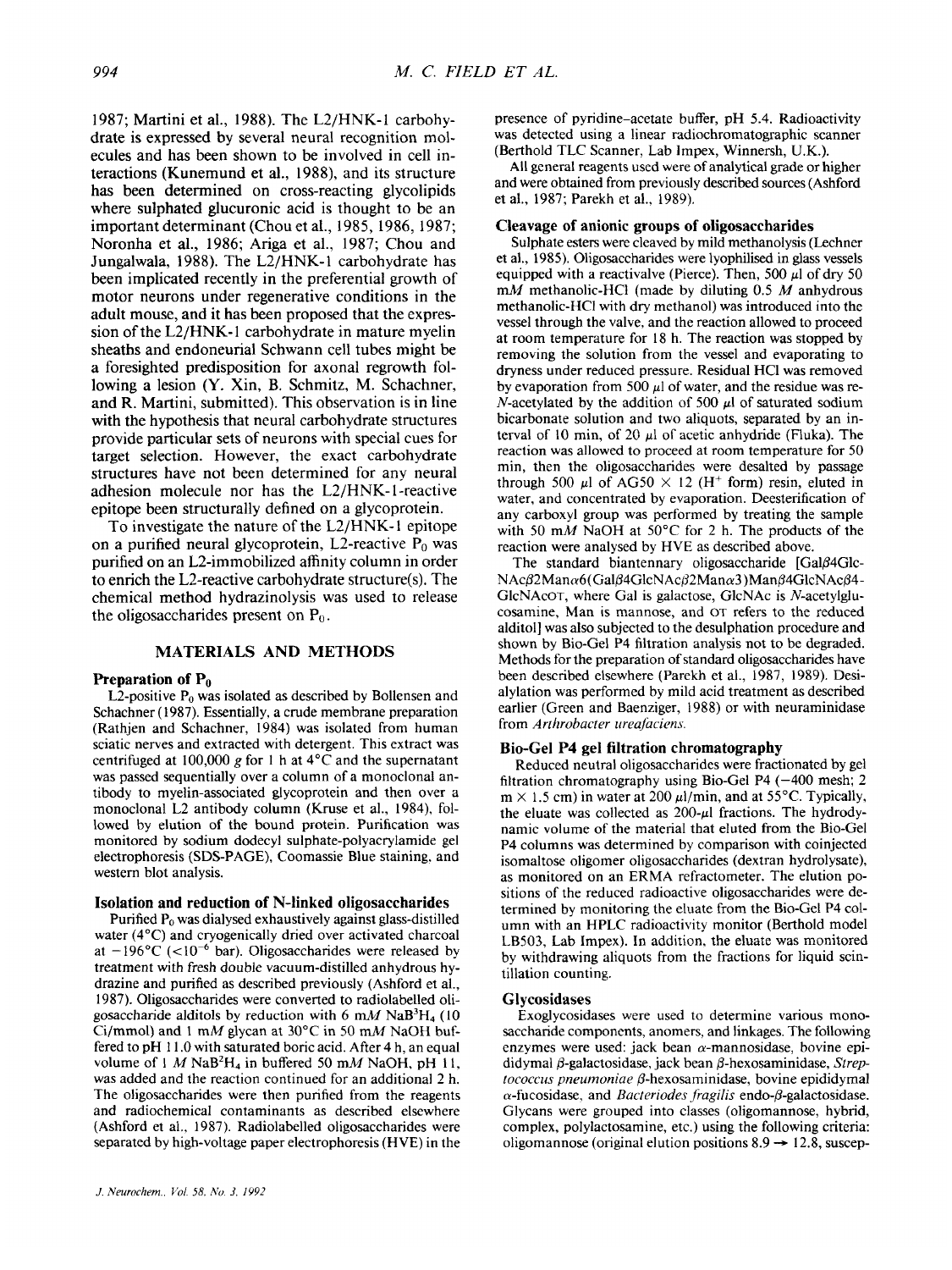tible to jack bean a-mannosidase, and eluting at *5.5* glucose units (pa.) from Bio-Gel **P4** after digestion), hybrid (sensitive to  $\alpha$ -mannosidase, losing one or two mannose residues, and sensitive to  $\beta$ -galactosidase and/or  $\beta$ -hexosaminidase following  $\alpha$ -mannosidase digestion), complex (resistant to  $\alpha$ -mannosidase, sensitive to  $\beta$ -galactosidase and/or  $\beta$ -hexosaminidase), and poly-N-acetyllactosamines [containing  $(Ga\beta1 4 \text{GlcNAC} \beta \rightarrow$ , repeats, sensitive to endo- $\beta$ -galactosidase from *Bacteriodes fragilis].* 

The reduced oligosaccharides  $(0.01-1 \text{ n})$  were digested with exoglycosidases essentially as described elsewhere (Parekh et al., 1987, 1989) with the following additions: digestion with bovine epididymal  $\beta$ -galactosidase was performed in a reaction volume of 25 **pl** containing 0.2 U/ml of enzyme in 0.1 *M* citrate-phosphate buffer, pH 6.0. *Streptococcus pneu* $monic \beta$ -hexosaminidase digestion was performed in a reaction volume of 20  $\mu$ l at 0.3 U/ml of enzyme in 0.1 M citrate-phosphate buffer, pH 6.0. *Bacteriodes fragilis* endo-  $\beta$ -galactosidase was purchased from Boehringer-Mannheim; all other enzymes were obtained from previously described sources (Parekh et al., 1987, 1989).

### **RESULTS**

The glycoprotein purified from human sciatic nerve myelin by immunoaffinity chromatography (Bollensen and Schachner, 1987) was shown to be  $P_0$ - and L2/ **HNK-1-immunoreactive by western blot analysis ex**actly as reported earlier (Bollensen and Schachner, 1987), and was also a single band at 29 kDa by Coo-



**FIG. 1.** High-voltage radioelectrophoretogram of L2-positive human **Pa** oligosaccharides. **Top panel:** Total L2-reactive **Po** oligosaccharides. The migration positions of [<sup>3</sup>H]lactitol, [<sup>3</sup>H]sialyllactitol, and the dye bromophenol blue are indicated by a, b, and c, respectively. Reference to peak labelling is made in the text. **Bottom panel:** Same as *top* panel, but following mild hydrolysis **of** the glycans (with acetic acid) to remove sialic acid residues.

| <b>TABLE 1.</b> Molar percentage of $P_0$ |  |
|-------------------------------------------|--|
| <i>oligosaccharide fractions</i>          |  |

| Untreated      |            | Postneuraminidase |            |
|----------------|------------|-------------------|------------|
| Peak           | Percentage | Peak              | Percentage |
| <b>SN</b>      | 9.6        | S'N               | 18.9       |
| S1             | 17.3       | S'1               | 42.4       |
| S <sub>2</sub> | 25.0       | S'2               | 17.9       |
| S <sub>3</sub> | 21.8       | S'3               | 20.8       |
| S <sub>4</sub> | 26.4       |                   |            |
| S5             | minor      |                   |            |
| S <sub>6</sub> | minor      |                   |            |

In the untreated condition, the molar proportions of the major fractions were obtained by integration of the radioelectrophoretogram shown in Fig. 1, top panel. Peaks are listed in order of increasing electrophoretic mobility. In the postneuraminidase condition, the peak percentages were obtained by elution with water of the relevant portion of the radioelectrophoretogram shown in Fig. 1, bottom panel, followed by liquid scintillation counting.

massie-stained SDS-PAGE (as in Bollensen and Schachner, 1987). Approximately 90% of the anti- $P_0$ reactive material was retained on the L2 column.

When the reduced glycans from human  $P_0$  were analysed by pyridine-acetate HVE, considerable heterogeneity of charge was seen (Fig. 1, top panel) with five major peaks (SN and S1-S4 inclusive) and minor species **(S5** and **S6)** observed. The relative molar percentages of the major fractions are given in Table 1. Treatment of the acidic oligosaccharides with *Arthrobucter ureufuciens* neuraminidase or mild acid resulted in one neutral and three acidic peaks (Fig. 1, bottom panel and Table 1). The three acidic peaks, designated S'l-S'3 were treated separately with 50% aqueous HF to hydrolyse phosphate esters specifically from the glycans (Ferguson et al., 1988). No change in the respective migration positions of the peaks on subsequent HVE was observed, indicating the absence of phosphate esters on the glycans. The same fractions were then subjected to partial desulphation. Figure 2 shows that in addition to the starting material, each fraction generated a neutral peak and a series of charged peaks that migrated intermediate between neutral and the prehydrolysis migration positions. When the residual acidic material was subjected to a second methanolysis, essentially all the radioactivity was converted to neutral components. The efficiency of the neutralization is reported in Table 2. From the partial desulphation data it can be concluded that the S1 peak contains one **sul**phate residue, **S'2** contains two sulphate residues, and **S'3** contains three sulphate residues. Fractions *S5* and **S6** (Fig. 1, top panel) could contain three sulphate esters as well as one or more sialic acid residues. The fraction of the material neutralized by neuraminidase **(SN)**  contained sialic acid as the only acidic component.

An aliquot of each acidic fraction (S'1, S'2, and S'3) was treated with endoglycosidase H after neuramini-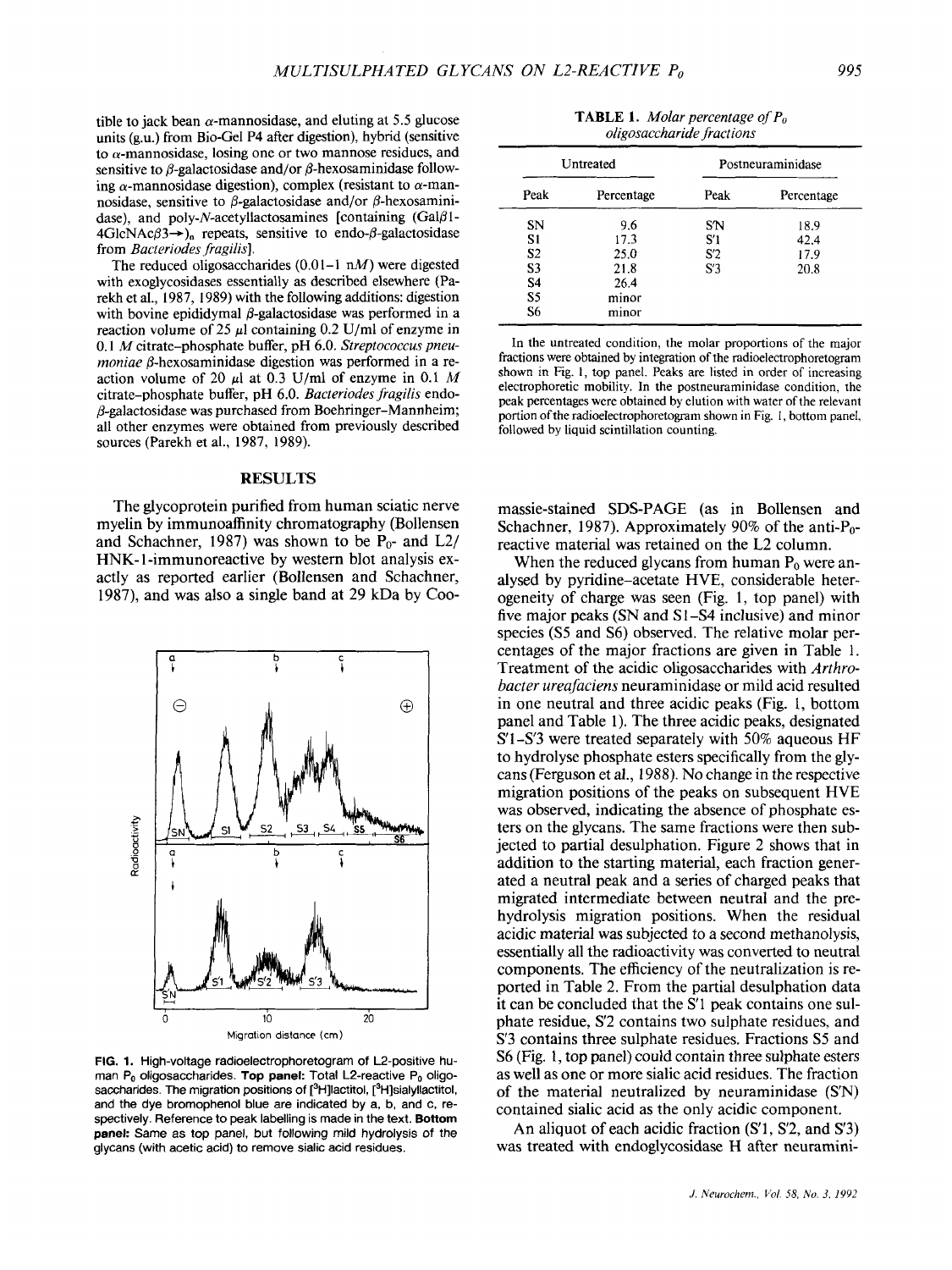

FIG. 2. High-voltage radioelectrophoretogram of fractions S'1, S'2, **and** *S3* **from Fig.** 1, **bottom panel, after partial methanolysis. The migration positions a. b, and c are as indicated in Fig. 1. In addition. d represents N-[3H]acetylglucosaminitol-6-sulphate, and the migration positions for S'1** , 5'2, **and S'3 before partial methanolysis are indicated by the bold arrows e, f, and g, respectively.** 

dase treatment and the radiolabelled products analysed by **HVE.** No differences in the migration behaviour of the glycans was observed (data not shown), indicating that these sulphated oligosaccharides were not sensitive to the enzyme.

When the individual HVE fractions **S'N, S'l,** S'2, and S'3 were neutralized and subjected to Bio-Gel **P4**  gel filtration chromatography, the elution profiles shown in Fig. **3** (panels a-d) were obtained. From these chromatograms it was apparent that the glycans from L2/HNK-1 expressing human  $P_0$  display a considerable degree of monosaccharide sequence heterogeneity, in addition to the charge heterogeneity detected above **by HVE.** 

To determine the representative monosaccharide sequences present on Po, fraction **N-S'2** was subjected to a series of exoglycosidase digestions. Digestion of pool B of N-S<sup>'2</sup> with jack bean  $\alpha$ -mannosidase caused no change in profile (Fig. 4a) and did not result in any material eluting at 5.5 g.u. where  $Man\beta 4GlcNA$  $c\beta$ 4GlcNAc the expected digestion product would have eluted if oligomannose structures had been present. When the  $\alpha$ -mannosidase-treated pool was digested with a mixture of jack bean  $\beta$ -galactosidase and jack bean  $\beta$ -hexosaminidase, only two peaks eluting at 7.5 and *6.5* g.u. were seen (Fig. 4b). The 6.5-g.u. structures could have been generated only from structures having an exposed a-mannose on one arm (the *a6* arm for hybrid-type structures). The 7.5-g.u. structure could have been generated from complex-type structures or core fucosylated hybrids. The latter was confirmed using the following enzyme digests: Treatment with jack bean  $\alpha$ -mannosidase converted the 7.5- and 6.5-g.u. structures to ones eluting at 6.5 and *5.5* g.u., respectively, and treatment of the 6.5-g.u. structure with *a*fucosidase resulted in a product eluting at 5.5 g.u. Similar results were found for structures eluting between 11 and 13 g.u. for N-S'l. **Also** present were structures eluting at 14.5 and 13.5 g.u., which were of the complex class.

Pool A of N-S<sup>'2</sup> was treated with endo- $\beta$ -galactosidase to determine whether these structures contained repeating polylactosarnine saccharides. Figure 5 shows that three new structures eluting at 10.3 **(IV),** 1 1.3 **(111),**  and 13.5 **(11)** g.u. were generated by treatment with endo-P-galactosidase. **A** repeat digest of pool **A (I)** converted a further 30% of the material to a similar pattern of digestion fragments.

**TABLE 2.** *Eficiency of neutrulization by methanolysis of acidic oligosucchurides from human Po (fractions S'1-S'3) after desialylation* 

| Fraction | First treatment<br>(% neutralized) | Second treatment<br>(% neutralized) |
|----------|------------------------------------|-------------------------------------|
| S′1      | 87                                 | 58                                  |
| S2       | 72                                 | 42                                  |
| S'3      | 65                                 | 36                                  |

The data were obtained by treatment of  $S1-S3$  individually with methanolic HCI, followed by fractionation of the products by HVE, **as** described in Materials and Methods. The neutral and acidic glycans were eluted separately from the paper, and quantified by liquid scintillation spectroscopy. The acidic material was then subjected to a second methanolic-HCI treatment. If the efficiency of release of a sulphate residue after the first treatment is 87% (i.e., S'l), then *S2*  and **s'3** should have values of 75 and 66%, respectively, which agrees with the experimentally determined values of 72 and *65%,* respectively. The data for the second treatment represent the proportions of the glycans that were not neutralized **by** the first treatment, but were subsequently neutralized by the second methanolysis.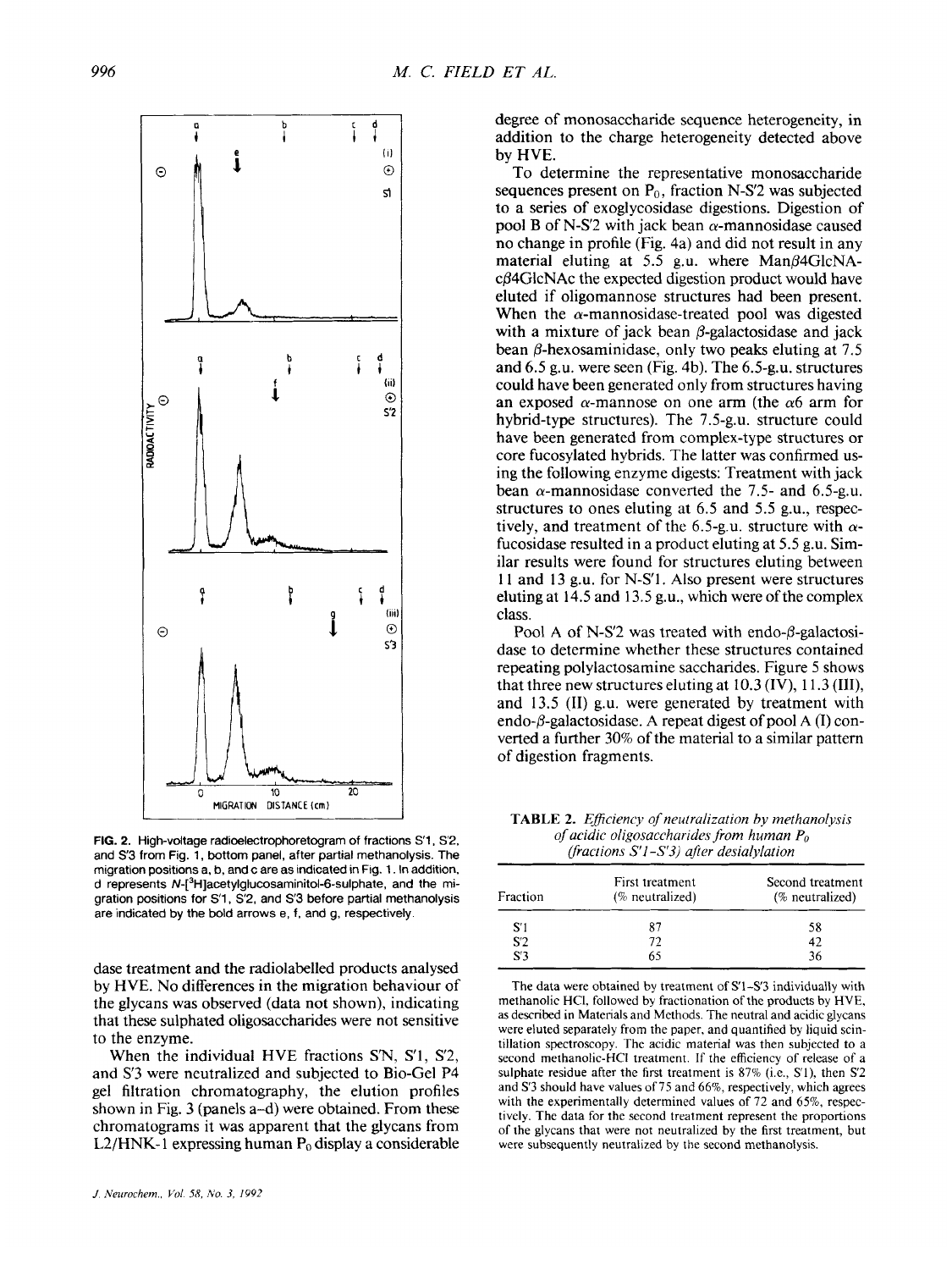

FIG. **3.** High-resolution Bio-Gel P4 chromatograms of neutralized **Po** oligosaccharides. Chromatogram for S'N, with oligosaccharides neutralized by desialylation (a); chromatogram for N-S'1 , with oligosaccharide fraction **S1** neutralized by methanolysis (monosulphated glycans) (b); chromatogram for N-S'2, with oligosaccharide fraction S'2 neutralized by methanolysis (disulphated glycans) (c); and chromatogram for N-S'3, with oligosaccharide fraction S'3 neutralized by methanolysis (trisulphated glycans) **(d).** 

## **DISCUSSION**

The heterogeneity of the glycan structures observed in this study, whether of monosaccharide sequence or anionicity, is not likely to be attributable to multiple glycosylation sites on  $P_0$ , as the primary structure of the polypeptide shows remarkable homology between species (bovine, rat, shark), and because it is most likely that the single N-glycosylation site observed in these mammalian glycoproteins is conserved in the human protein (Saavedra et al., 1989). Furthermore, the carbohydrate composition of  $P_0$ , as found by Roomi et al. (1978), does not support the existence of "0'-linked

glycans on the molecule, especially as N-acetylgalactosamine (GalNAc) was absent. If the L2 monoclonal antibody recognized a distinct carbohydrate epitope, it is evident that this epitope must reside on a variety of oligosaccharide chains, particularly because 90% of anti- $P_0$ -reactive material was retained on the L2 column in this study. This was similar to the yield of glycopeptides carrying sulphated glycans found by Kitamura et al. (1981). Any additional immunoreactive material that may have been retarded by the L2 column step, including other glycoprotein species, would have resulted in detectable heterogeneity and subsequent elimination during the procedures of **SDS-PAGE,**  western blot analysis, and electroelution (see Bollensen and Schachner, 1987).

These results clearly support sulphation as a major structural element in the carbohydrates of L2/HNK-1-immunoreactive  $P_0$ . The exact location of the sulphate residues is intriguing. The presence of core fucose (Fuc) [i.e., R-GlcNAc $\beta$ 4(Fuc $\alpha$ 6)GlcNAc] suggests that if one of the sulphates is on the core, then the reducing terminal GlcNAc would have to be disubstituted or the sulphate would have to be on the nonreducing GlcNAc (e.g., as seen by Merkle et al., 1985). Sulphate



FIG. 4. High-resolution Bio-Gel P4 chromatogram of the oligosaccharides shown eluting in pool B of Fig. 3c following digestion with jack bean  $\alpha$ -mannosidase (a) and jack bean  $\beta$ -galactosidase and  $\beta$ -hexosaminidase (b).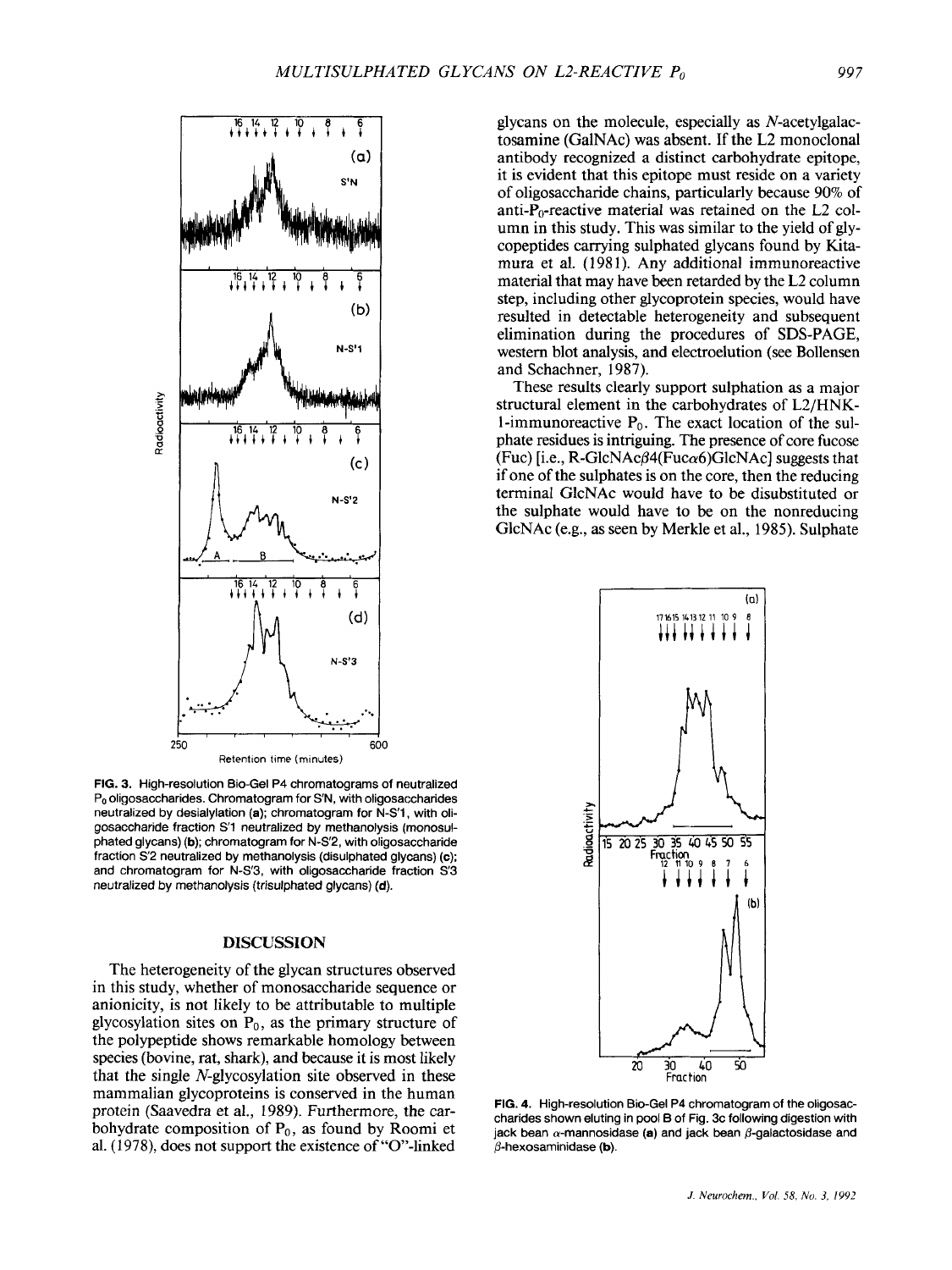

**FIG. 5. High-resolution Bio-Gel P4 chromatogram of the oligosaccharides present in** pool **A of Fig. 3c following digestion with endo- @-galactosidase. The predigestion elution position is shown as fraction I.** 

has been found in a number of N-linked oligosaccharides from a variety of sources (Roux et al., 1988 and references therein). Man-6- $SO<sub>4</sub>$  (Freeze and Wolgast, 1986), Man-4-SO4 (Yamashita et al., 1983), GalNAc-4-S04 (Green and Baenziger, 1988), and GlcNAc-4-  $SO_4$  and GlcNAc-6- $SO_4$  (Edge and Spiro, 1984) have been reported as possible structures for sulphation. GlcNAc-4-S04 would most likely occur on the nonreducing terminus of N-linked oligosaccharides, whereas GlcNAc-6-SO<sub>4</sub> can occur in either reducing or nonreducing positions (Edge and Spiro, 1984). The presence of both sialic acid and sulphate on a single structure has also been reported in mammalian cells (Roux et al., 1988).

Kitamura et al. **(1** 98 1) previously have described five different species of carbohydrate on  $P_0$  as being neutral, rnonosialylated, monosulphated, both monosialylated and monosulphated, and disulphated by the analysis of glycopeptides from **diethylaminoethyl-Sephadex**  A25 chromatography. Our results indicate further that there are species of  $P_0$  that contain up to three sulphate residues. A large proportion of the glycans appear to be endoglycosidase H-resistant nonbisected hybrid class oligosaccharides. The resistance to endoglycosidase H could have resulted from sulphation of the reducing core (Freeze et al., 1983), the presence of core fucose (Ivatt et al., 1984), or truncation of the oligosaccharide arm bearing the nonreducing terminal mannose (6 arm) (Maley et al., 1989). The latter is a common characteristic of CNS glycoprotein glycans (Thomas et al., 1988). The carbohydrate composition of the  $P_0$  glycopeptide fractions reported by Kitamura et al. ( 198 1) was also consistent with hybrid class oligosaccharide structures rather than with complex-type structures  $(i.e., Man/Gal ratio = 4)$ , of which the hybrid oligo-

al., 1988; Yamamoto et al., 1988; Gowda et al., 1989; Burger et al., 1990), but direct structural proof that the glycoprotein epitope **is** identical to that established for glycolipids is lacking. Thus Shashoua et al. (1986) did

not directly demonstrate the presence of sulphate on glucuronic acid derived from HNK- 1 -positive glycoprotein, and the work of Schwarting et al. (1987) also is not unequivocal. Indeed, it has been suggested that the HNK- 1 carbohydrate epitope on the myelin-associated glycoprotein is not necessarily sulphated glucuronic acid (Quarles, 1989). In accordance with this, no evidence was found in the present study for such a structure in the L2-reactive glycans of  $P_0$ . Overall, we were able to neutralize >95% of the oligosaccharide from L2-positive  $P_0$  molecules using neuraminidase and methanolysis, which rules out the presence of glucuronic acid in direct glycosidic linkage on the majority of the L2-positive  $P_0$  oligosaccharides. However, we cannot exclude that the glucuronic acid is neutral, due to lactone formation. The ability to digest sequentially the bulk of the oligosaccharides with conventional exoglycosidases excludes potential "stop points" in the sequence (i.e., no glucuronidase was necessary for complete digestion of the oligosaccharide chains). Further studies are required to test whether a sulphate-3' glucuronic acid residue could be attached via a sulphate diester linkage to one or more of the other sulphate residues rather than be in glycosidic linkage to the carbohydrate chain. By analogy, Man-6-phosphate residues of phosphorylated oligomannose and hybrid structures can be found in diester linkage (e.g., Freeze et al., 1983; Gabel et **al.,** 1984).

saccharide Gal $\beta$ 4GlcNAc $\beta$ 2Man $\alpha$ 3(Man $\alpha$ 3Man $\alpha$ 6)- $ManB4GlcNAcB4(Fucc<sub>0</sub>)(GlcNAc)$  was believed to be a common constituent. This structure would elute at  $\sim$  12.2 g.u. on Bio-Gel P4 chromatography, and fractions of this size are readily seen in all panels of Fig. 3. The exoglycosidase digestions shown in Fig. 4a and b are compatible with the structure, although it is clear from Fig. 3 that other oligosaccharides are also present. The L2/HNK-l epitope of glycoproteins has been inferred to include a sulphated glucuronic acid essentially because L2/HNK-1 monoclonal antibodies will show reactivity against certain glycoproteins (Mikol et

The Po glycoforms, identified in this study as **L2**  reactive, contained up to 10% neutral glycans (Table I), which is not consistent with the view that the L2 carbohydrate epitope is sulphated. It *is* known, however, that  $P_0$  can interact homophilically with itself (Filbin et al., 1990; Schneider-Schaulies et al., 1990), so it is possible that this 10% fraction could reflect L2 negative  $P_0$  that bound to L2-positive  $P_0$  on the column. This proportion of potential L2-negative glycans would be insufficient to mask significantly the nature of the oligosaccharides of the L2-positive preparation. **A** similar percentage of total  $P_0$  was definitively shown to be L2-negative from its lack of retention on the L2 column (see above). Isolation and characterization of the L2 carbohydrate epitope by direct immunoaffinity chro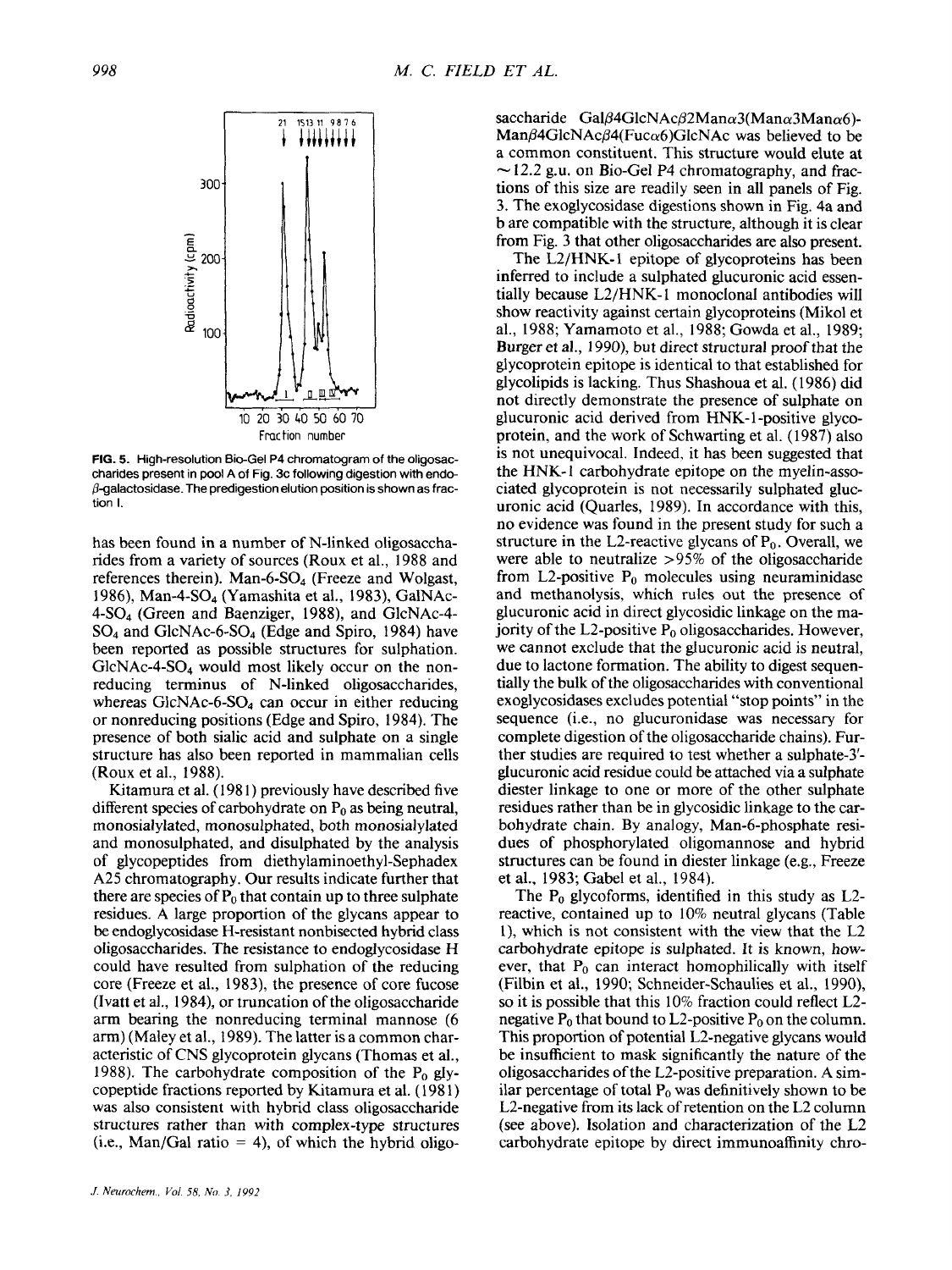matography of the oligosaccharides has not been possible as free carbohydrates exhibit a lower affinity to antibodies than those bound to protein or lipid.

The function of  $P_0$  glycoforms expressing the heterogeneity observed in this study has not yet been defined. It is known from recombinant studies with  $P_0$ (Schneider-Schaulies et al., 1990), however, that only one glycosylated partner is essential for heterophilic or homophilic interactions involving  $P_0$ . The heterophilic interaction shown with neurons (Schneider-Schaulies et al., 1990) may be partly responsible for the recognition between axon and the myelinating Schwann cell at the onset of myelination, whereas the homophilic interaction could be indicative of the role of  $P_0$  in the self-recognition of apposing loops of Schwann cell surface membrane during the myelination process and of the mature compact myelin sheath (Trapp, 1988; Schneider-Schaulies et al., 1990).

Because carbohydrate epitopes such as L2/HNK- 1 and L3 also occur on other adhesion molecules and cell types (Kruse et al., 1984, 1985; Rathjen and Schachner, 1984; Martini and Schachner, 1986; Noronha et d., 1986; Poltorak et al., 1987), they may be the key structures in the heterophilic interactions. This hypothesis is supported in the case of  $P_0$  by the incorporation of sulphate into its glycans at the onset of myelination (Poduslo, 1989). The detection in the present study of multisulphated species of N-linked glycans on  $P_0$  suggests that the degree of glycan sulphation will be critical for the nature of the heterophilic and homophilic interactions, and perhaps not necessarily solely for the promotion of adhesive processes.

**Acknowledgment:** We are grateful to Marilyn Tasker for preparation of the manuscript. The Oxford Glycobiology Institute **is** supported by the Monsanto Company. **B.S.,** E.B., and M.S. are supported by the Deutsche Forschungsgemeinschaft **(SFB** *3* 17).

## **REFERENCES**

- Ariga T., Kohriyama T., Freddo L., Latov N., Saito M., Kon K., Ando **S.,** Suzuki M., Hemling M. E., Rinehart K. L., Kusunoki **S.,** and **Yu** R. K. (1987) Characterisation of sulfated glucuronic acid containing glycolipids reacting with **IgM** M-proteins in patients with neuropathy. *J. Biol. Chem.* 262, 848-853.
- Ashford D. **A,,** Dwek R. A,, Welply J. K., Amatayakul **S.,** Homans **S.** W., Lis H., Taylor G. N., Sharon N., and Rademacher T. W. (1987) The  $\beta$ 1 $\rightarrow$ 2-D-xylose and  $\alpha$ 1 $\rightarrow$ 3-L-fucose substituted Nlinked oligosaccharides from *Erythrina cristagalli* lectin: isolation, characterisation, and comparison with other legume lectins. *Eur. J. Biochem.* 166, 31 1-320.
- Bollensen E. and Schachner M. (1987) The peripheral myelin glycoprotein Po expresses the L2/HNK-I and L3 carbohydrate structures shared by neural adhesion molecules. *Neurosci. Lett.*  82, 77-82.
- Burger D., Simon M., Perruisseau G., and Steck A. J. (1990) The epitope(s) recognized by HNK- **1** antibody and IgM paraprotein in homopathy is present on several N-linked oligosaccharide structures on human P<sub>0</sub> and myelin-associated glycoprotein. *J. Neurochem.* **54,** 1569-1575.

Chou D. K. and Jungalwala F. B. (1988) Sulfoglucuronyl neolacto-

glycolipids in adult cerebellum: specific absence in murine mutants with Purkinje cell abnormality. *J. Neurochem.* **50,** 1655- 1658.

- Chou D. K. H., Ilyas **A.** A., Evans J. E., Quarles R. H., and Jungalwala F. B. (1985) Structure of a glycolipid reacting with monoclonal IgM in neuropathy and with HNK-1. *Biochem. Biophys. Res. Commun.* 128,383-388.
- Chou **D.** K. H., Ilyas **A. A.,** Evans J. **E.,** Costello C., Quarles R. H., and Jungalwala F. B. (1986) Structure of sulfated glucuronyl glycolipids in the nervous system reacting with HNK-I antibody and some IgM paraproteins in neuropathy. *J. Biol. Chem.* 261, 11717-1 1725.
- Chou D. K. H., Schwarting G. **A.,** Evans J. E., and Jungalwala F. B. (1 987) Sulfoglucuronyl-neolacto series of glycolipids in peripheral nerves reacting with HNK-I antibody. *J. Neurochem.* **49,** 865- 873.
- Edge **A. S.** B. and Spiro R. G. (1984) Presence of sulfate in N-glycosidically linked carbohydrate units of calf thyroid plasma membrane glycoproteins. *J. Biol. Chem.* 259,47 10-47 13.
- Ferguson M. **A.** J., Homans **S.** W., Dwek R. **A.,** and Rademacher T. W. ( 1988) Glycosylphosphatidylinositol moiety that anchors *Trypanosoma brucei* variant surface glycoprotein to the membrane. *Science* 239,753-759.
- Filbin M. T., Walsh F. **S.,** Trapp B. D., Pizzey **J. A.,** and Tennekoon G. I. (1990) Role of myelin  $P_0$  protein as a homophilic adhesion molecule. *Nature* 344, 871-872.
- Freeze H. H. and Wolgast D. (1986) Structural analysis of N-linked oligosaccharides from glycoproteins secreted by *Dictyostelium discoideum. J. Biol. Chem.* 261, 127-134.
- Freeze H. H., Yeh R., Miller **A.** L., and Kornfeld **S.** (1983) Structural analysis of the asparagine-linked oligosaccharides from three lysosomal enzymes of *Dictyostelium discoideum:* evidence for an unusual acid-stable phosphodiester. *J. Biol. Chem.* 258, 14874- 14879.
- Gabel *C.* **A.,** Costello C. E., Reinhold **V.** N., Kurz L., and Kornfeld S. (1984) Identification of methylphosphomannosyl residues as components of the high mannose oligosaccharides of *Dictyostelium discoideum* glycoproteins. *J. Biol. Chem.* **259,** 13762- 13769.
- Gowda D. C., Margolis R. U., and Margolis R. K. (1989) Presence of HNK- 1 epitope on **poly(N-acetyllactosaminyl)** oligosaccharides and identification of multiple core proteins in the chondroitin sulfate proteoglycans of brain. *Biochemistry* 28, 4468-4474.
- Green E. D. and Baenziger **J.** U. (1988) Asparagine-linked oligosaccharides on lutropin, follitropin, and thyrotropin. I. Structural elucidation of the sulfated and sialylated oligosaccharides on bovine, ovine, and human pituitary glycoprotein hormones. *J. Bid. Chem.* 263, 25-35.
- Greenfield **S.,** Brostoff **S.,** Eylar E. H., and Morel1 P. (1973) Protein composition of myelin in the peripheral nervous system. *J. Neurochem.* 20, 1207- 12 16.
- Ivatt R. L., Das 0. P., Henderson E. J., and Robbins P. **W.** (1984) Glycoprotein biosynthesis in *Dictyostelium discoideum:* developmental regulation of the protein-linked glycans. *Cell* 38,56 1- 567.
- Kitamura K., Sakamoto **Y.,** Suzuki M., and Uyemura K. (1981) Microheterogeneity of carbohydrate in  $P_0$  protein from bovine peripheral nerve myelin, in *Glycoconjugates: Proceedings of the 6th International Symposium on Glycoconjugates. Tokyo.* (Yamakawa T., Osawa T., and Handa **S.,** eds), pp. 273-274. Japan Scientific Press, Tokyo.
- Kruse J., Mailhammer R., Wernecke **H.,** Faissner **A.,** Sommer **I.,**  Goridis C., and Schachner M. (1984) Neural cell adhesion molecules and myelin-associated glycoprotein share a common carbohydrate moiety recognized by monoclonal antibodies L2 and HNK-1. *Nature311,* 153-155.
- Kruse J., Keilhauer *G.,* Faissner **A,,** Timpl R., and Schachner M. (1985) The **J1** glycoprotein: a novel nervous system cell adhesion molecule of the L2/HNK-I family. *Nature* 316, 146-148.
- Kunemund **V.,** Jungalwala F. B., Fischer G., Chou D. K. H., Keilhauer G., and Schachner M. (1988) The L2/HNK- 1 carbohydrate